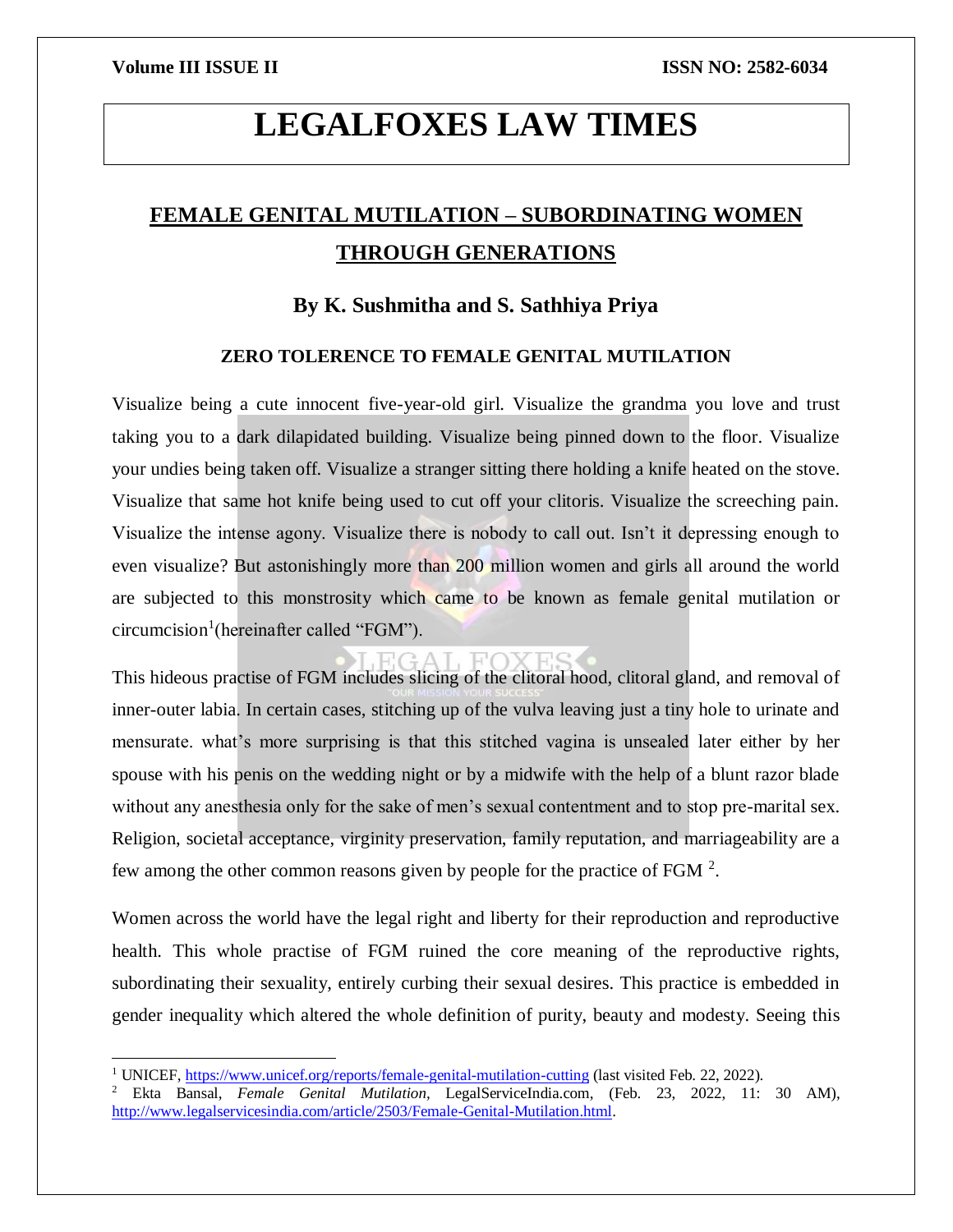$\overline{\phantom{a}}$ 

as a source of honour, women were frightened that if they fail to do so, their daughters and granddaughters would be exposed to social exclusion. Many women from around the world have stated that "if they denied to undergo this procedure, they would be considered stray in the society as well as their marriage life as they believed the head of the clitoris as a 'source of sin', 'immoral lump of flesh' or 'unwanted skin'."

Accompanying the practice, there are other cruel women-degrading practices involving breast ironing, virgin test, hymen repair, Leblouh, applying snail secretion, and several more. Young girls are force-fed to fatten for the sake of beauty and nuptials, practised as customary prestige in African countries like Nigeria, Mauritania, Kenya, etc. The outrageous practice of breast ironing caused the Intra uterine death of 23-year-old Karnataka women in 2013 in India.<sup>3</sup>To prevent girls from having sexual desires, breast flattening is done using heated tools by their mothers and grandmothers which has the risk of causing breast cancer and breast tissue damage.

**This bizarre practice in our Country:** In the name of rituals, this grotesque practise is followed in more than 31 countries including India although there is no mention of such practise in the Quran, the Bible, or any other religious holy books for that matter.<sup>4</sup> This tradition of genital mutilation being in the darker side of India is practised in the heart of Mumbai and Gujarat by Dawoodi Bohra Community including Alvi Bohra, Suleimani Bohras, Sunni Muslims of Kerala, etc. affects the basic fundamental and human right of women by abusing and unsignifying their sexual pleasures.

Studies show that almost 80% of Bohra Community-women have gone through FGM calling it a social norm passed down from generation to generation. Many such incidents of horror happening in India goes unnoticed and unreported. Among many saddening incidents are the stories of Asma, Fatima, Sadia who experienced unimaginable trauma as a result of the suturing of the vulva, experiencing abuse and degradation from among their husbands and the society. Girls were forced to apply snail secretion on their genitals to slow them down during the intercourse for the man to dominate and have sexual pleasure for a longer duration of time.

<sup>3</sup> Sumanth Mallikarjuna Majgi, Shameful practice of Breast Ironing of Intra Uterine Death from India, vol 4, journal of basic and clinical research (jcbr), 1, 30-32 (2017), [https://jbcr.net.in/JBCR-VOL-%204-Issue-2/volume4-issue2](https://jbcr.net.in/JBCR-VOL-%204-Issue-2/volume4-issue2-article7-html.html) [article7-html.html.](https://jbcr.net.in/JBCR-VOL-%204-Issue-2/volume4-issue2-article7-html.html)

<sup>&</sup>lt;sup>4</sup> ISLAMIC RELIEF WORLDWIDE,<https://www.islamic-relief.org/islam-must-never-be-used-to-justify-fgm/> (last visited Feb. 24, 2022).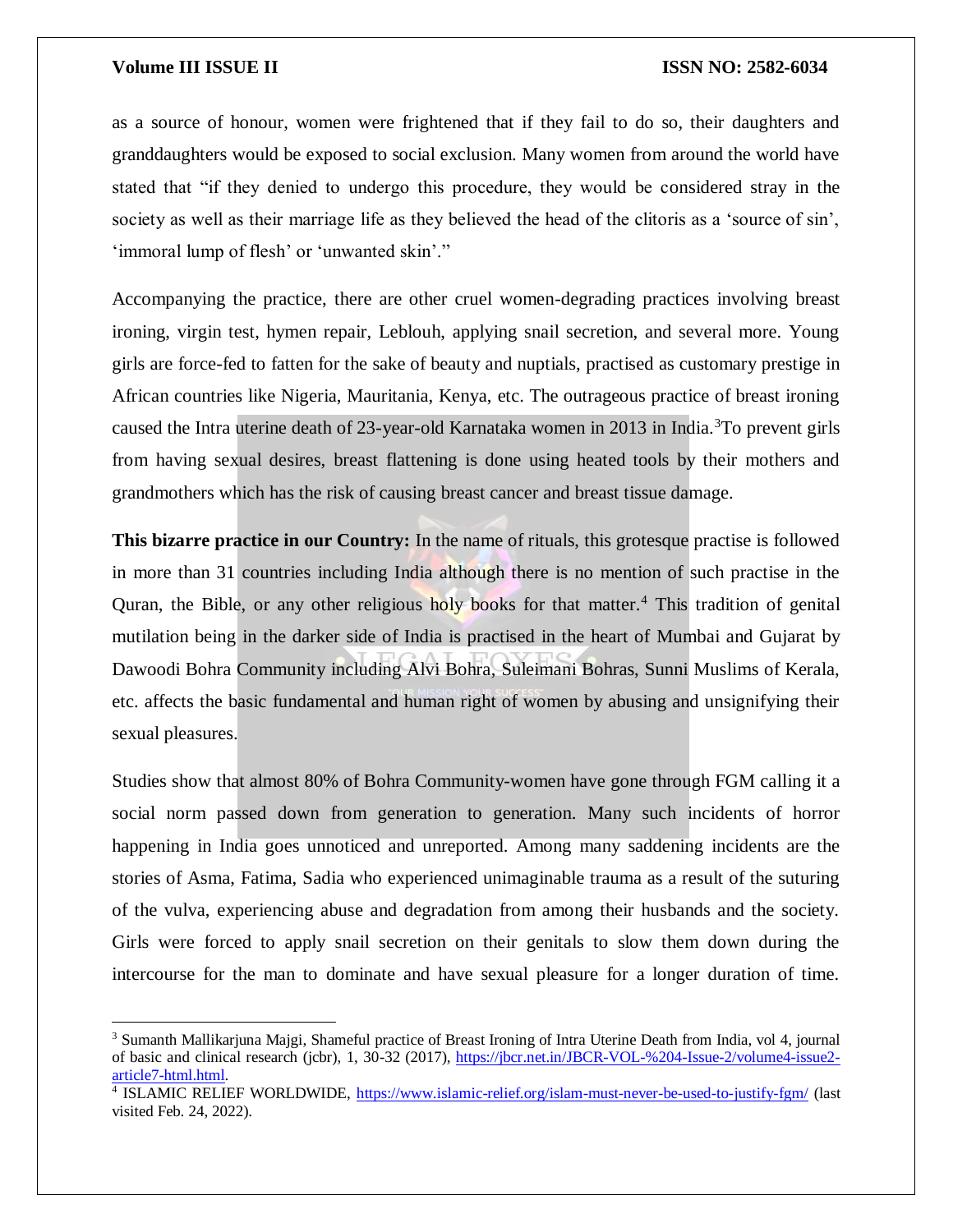$\overline{a}$ 

Fatima stated that "she could neither masturbate nor reach a Clitoral orgasm like other normal girls". Ashgan, another Bohra woman said that "her genitals were mutilated after her husband discovered that she wasn't circumcised so that her husband can penetrate and enjoy sex"<sup>5</sup>.

**Abuse in the name of religion:** Dr. Syedna Mohammad Burhanuddin, the Dawoodi Bohra religious leader issued a press statement describing the practice as an act of "religious purity" in June 2016.<sup>6</sup> Despite cutting female Genitalia not being propounded in the Quran, priests of Bohra community-initiated FGM to India as an obligatory practice of Islam due to its focus on women's chastity and seclusion. To give this practice religious sanction is illicit, because religion accepts Human beings as a creation of God and nothing gives anybody any right to tamper or mess with that. The intention behind this practice is stuffed with centuries of masculinity and patriarchy. They say if a woman knows the pleasure, she can go "astray" and bring humiliation to the community.

The practice of FGM remained as a subject never to be discussed, a taboo and a well-kept secret for so long. The World Health Organisation states that the procedure has no health benefits but only health hazards. The 2003 Burkina Faso demographic and health survey helped us to traverse the relationship between religious obligation and FGM. In the name of religious requirements, 77% of women in Burkina Faso between ages 5-49 have experienced FGM.<sup>7</sup>

**Education for the downfall of FGM:** This horrifying practise might cause recurrent urinal and menstrual infections, chronic pain, cyst formation, infertility, fatal bleeding, anaemia and sometimes even lose their life. In recent years, a 13-year-old girl lost her life as a result of FGM in Somalia due to over bleeding among several other FGM deaths all over the world.<sup>8</sup> Apart from

<sup>5</sup> Harinder Baweja, *India's dark Secret,* HINDUSTANTIMES (Feb. 25, 2022, 12:20 AM), [https://www.hindustantimes.com/static/fgm-indias-dark-secret/.](https://www.hindustantimes.com/static/fgm-indias-dark-secret/)

<sup>6</sup> Pallabi Munsi, *A continuing injustice,* THEINDIANEXPRESS (Jan. 8, 2018, 9:52 AM), [https://indianexpress.com/article/opinion/columns/dawoodi-bohra-community-prime-minister-narendra-modi](https://indianexpress.com/article/opinion/columns/dawoodi-bohra-community-prime-minister-narendra-modi-female-genital-mutilation-5015435/)[female-genital-mutilation-5015435/.](https://indianexpress.com/article/opinion/columns/dawoodi-bohra-community-prime-minister-narendra-modi-female-genital-mutilation-5015435/)

<sup>7</sup> P. Stanley Yoder, *Female Genital Cutting in the Demographic and Health Surveys: A Critical and Comparative Analysis,* THE DHS PROGRAM (Feb. 25, 2022, 1:30 PM), [https://dhsprogram.com/publications/publication-cr7](https://dhsprogram.com/publications/publication-cr7-comparative-reports.cfm) [comparative-reports.cfm.](https://dhsprogram.com/publications/publication-cr7-comparative-reports.cfm)

<sup>8</sup> THE GAURDIAN, [https://www.theguardian.com/global-development/2021/jul/21/death-of-13-year-old-girl](https://www.theguardian.com/global-development/2021/jul/21/death-of-13-year-old-girl-sparks-calls-for-action-on-fgm-in-somalia)[sparks-calls-for-action-on-fgm-in-somalia](https://www.theguardian.com/global-development/2021/jul/21/death-of-13-year-old-girl-sparks-calls-for-action-on-fgm-in-somalia) (last visited Feb. 21, 2022).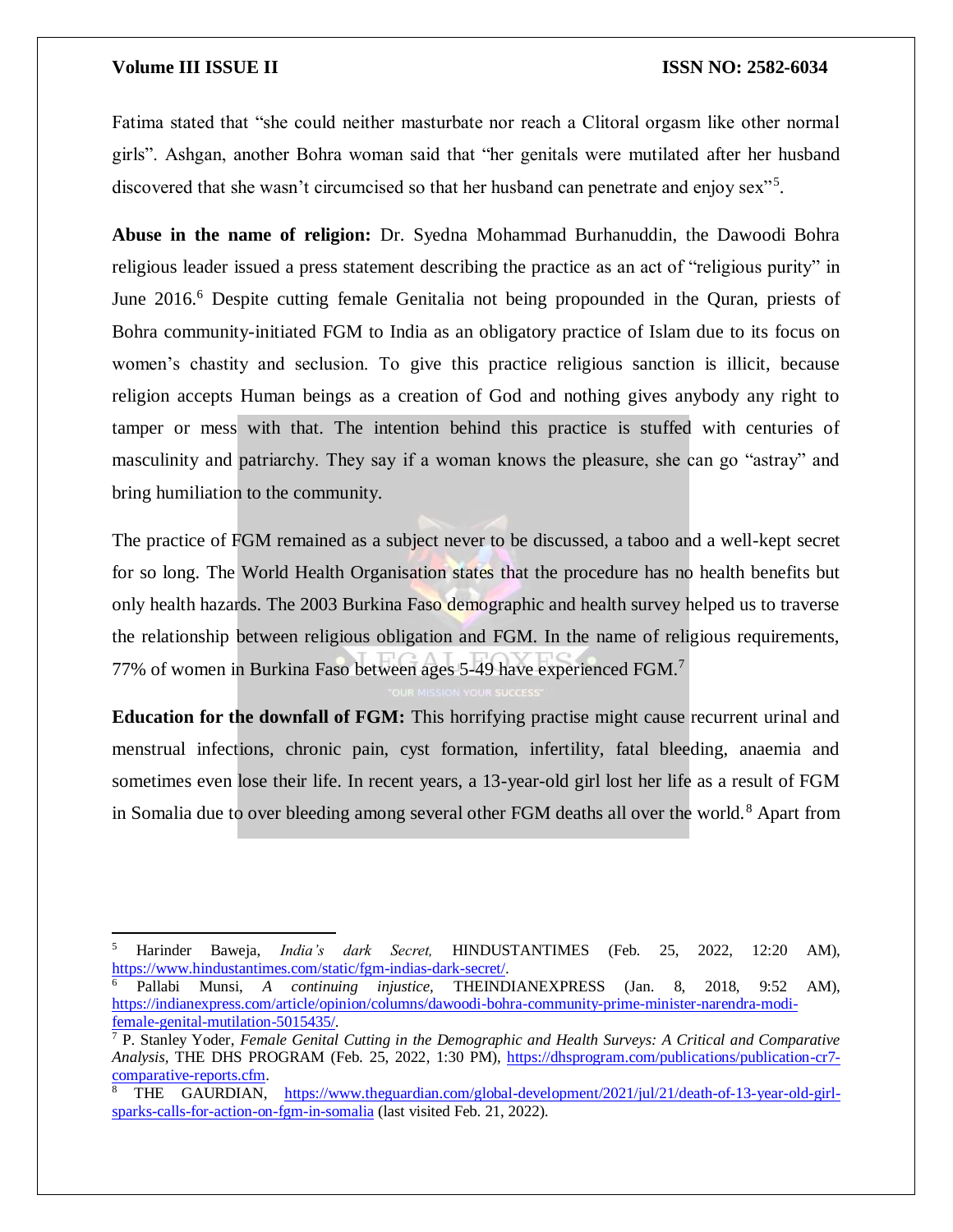$\overline{a}$ 

this, these women also suffer from angst, depression, anxiety, and post-traumatic stress disorder which they carry for the rest of their lives.<sup>9</sup>

In the  $21<sup>st</sup>$  century world, the happening of this hideous practice would be due to the lack of proper education for men and women in the society among the animalistic arrogance of the patriarchal society, shrinking women's capability to make informed choices. This practice is something which was dumped onto them from their mothers, so they are doing it for their daughters and granddaughters without understanding, questioning or knowing about it. Enlightening the society is the key to eradicate the practice which would nurture the questioning and discussion to individuals to take up their collective social roles that do not relay on FGM for approval. As per the UNICEF global health survey database 2022, women with higher education are more likely to oppose FGM. Constructive employment along with good education aids in empowering women to make their own life choices.<sup>10</sup>

**Violative to the fundamental and human rights of women:** Article 3 of The Universal Declaration of Human Rights (UDHR) enunciated that "everybody has the right to security, liberty, and life".<sup>11</sup> Sadly, Indian women and girls do not possess full control of their personal rights including their bodies. Now the need of the hour is not about the origination or the statistics of the practice, the existence itself is hushed and determined enduring human rights violation.

The practice of FGM infringes several provisions of The Indian Constitution. The Right to privacy of women is violated under Article 21 which deals with the right to life and personal liberty.<sup>12</sup> FGM also abuses the fundamental rights of women under Article 15 (discrimination based on Gender) and Article 14 (providing equality before law). Deepak Misra, the chief justice of India quoted that "subjugation caused by FGM to a husband will not pass the test of constitutionality".<sup>13</sup> This barbaric practice is as well to be covered under the POSCO (protection

<sup>9</sup> World Health Organisation, Department of Reproductive Health and Research*, Female Genital Mutilation and Obstetric outcome,* WORLD HEALTH ORGANISATION (Feb. 19, 2022, 4:15 PM), [https://www.who.int/reproductivehealth/publications/fgm/fgm-obstetric-outcome-study/en/.](https://www.who.int/reproductivehealth/publications/fgm/fgm-obstetric-outcome-study/en/)  $\frac{10}{10}$  Supra 1.

<sup>11</sup>United Nations, *Universal Declaration of Human Rights*, UNITED NATIONS (1948), [https://www.un.org/en/about-us/universal-declaration-of-human-rights.](https://www.un.org/en/about-us/universal-declaration-of-human-rights) <sup>12</sup> INDIA CONST. art. 21.

<sup>&</sup>lt;sup>13</sup> THE ECONOMIC TIMES, [https://economictimes.indiatimes.com/news/politics-and-nation/genital-mutilation](https://economictimes.indiatimes.com/news/politics-and-nation/genital-mutilation-case-goes-to-5-judge-sc-bench/articleshow/65942631.cms?from=mdr)[case-goes-to-5-judge-sc-bench/articleshow/65942631.cms?from=mdr](https://economictimes.indiatimes.com/news/politics-and-nation/genital-mutilation-case-goes-to-5-judge-sc-bench/articleshow/65942631.cms?from=mdr) (last visited Feb. 23, 2022).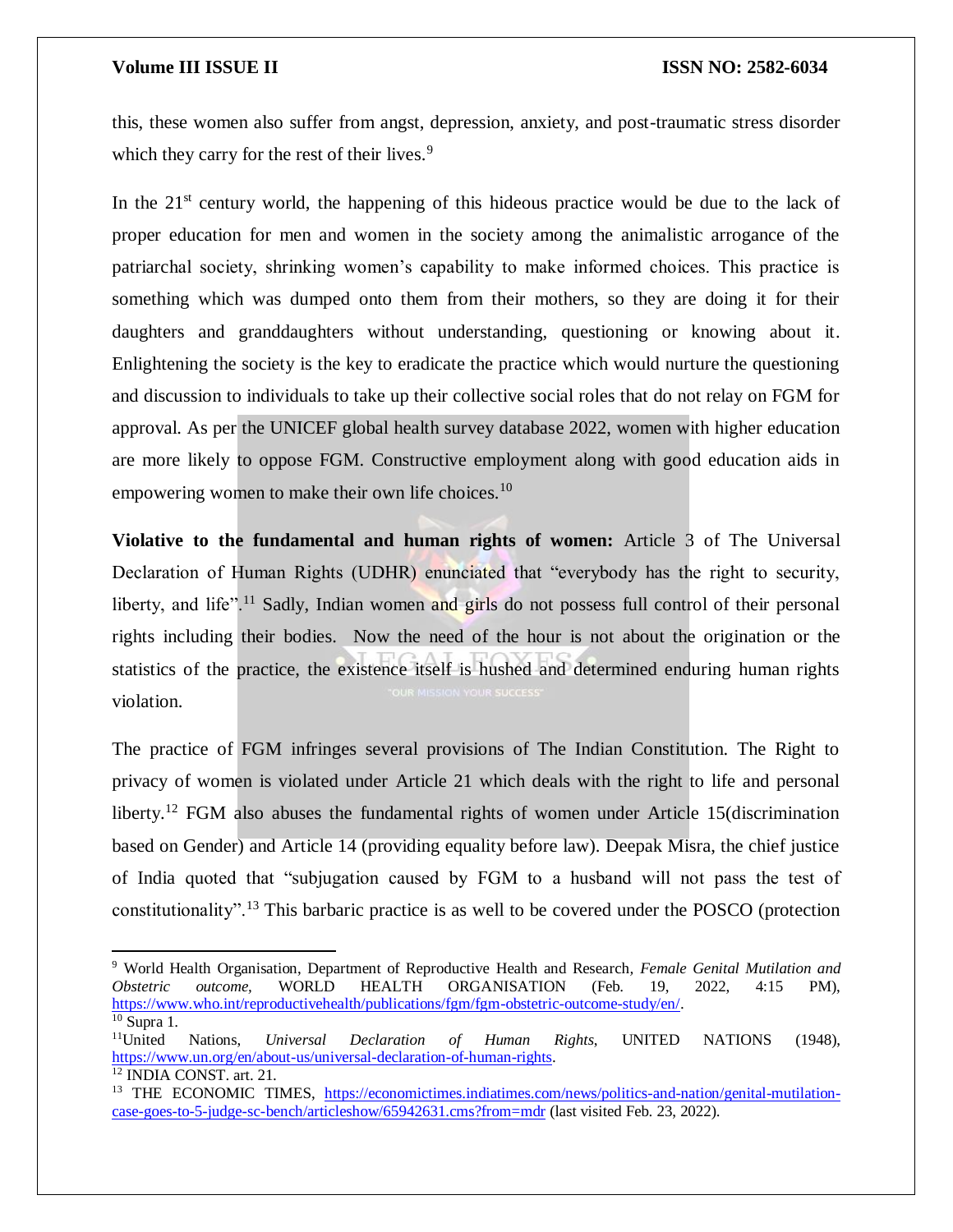of children from sexual offences) act which brought touching of genitals of girls below 18 as a criminal act.

**Need for sensitization of the judicial system:** FGM being a serious issue in India has not received adequate attention among people, legislation, and judiciary. There is no peculiar law specifically banning FGM in India. Taking judicial actions against this issue, so far there has been no major law or enactments for banning FGM and the cruelty to girls and women from this practice goes unnoticed and underreported.

In September 2018, the case of Sunita Tiwari v. Union of India<sup>14</sup> surfaced before the Supreme Court of India. Sunita Tiwari, a renowned Human rights Advocate filed a Public Interest Litigation For banning the abusive practice of FGM in India. She advocated that "the practice is derogatory to women and is violative to the women and children's Human rights as well as their basic right to life, equality, privacy, and personal liberty."

The respondent in the case defended that circumcision is a religious practice that is protected under Articles 25 and 26 of the constitution and that it is practised in a safe and non-mutilating manner. This case was later referred to the constitutional bench of the apex court to determine whether the practice is a requisite religious practice or not. The bigger concern here should be to ban the practice and the course of action to be taken in that regard rather than discussing whether it is a religious practice or not.

The judgement on this case is yet to be made. It is such a crucial issue but there is nothing made by the legislative or the judiciary to curb this horrific practice of FGM. In 2012 a resolution was passed by The United Nations General Assembly for the eradication of FGM which made various countries including The USA, Australia, Sudan ban FGM. Whereas even in the 21<sup>st</sup> century a drastically developing country like India still hasn't made a specific law for the ban of this monstrosity called FGM which is a national and global concern.

 $\overline{a}$ 

<sup>&</sup>lt;sup>14</sup> Sunita Tiwari v. Union of India, WP(C) No.286/17.